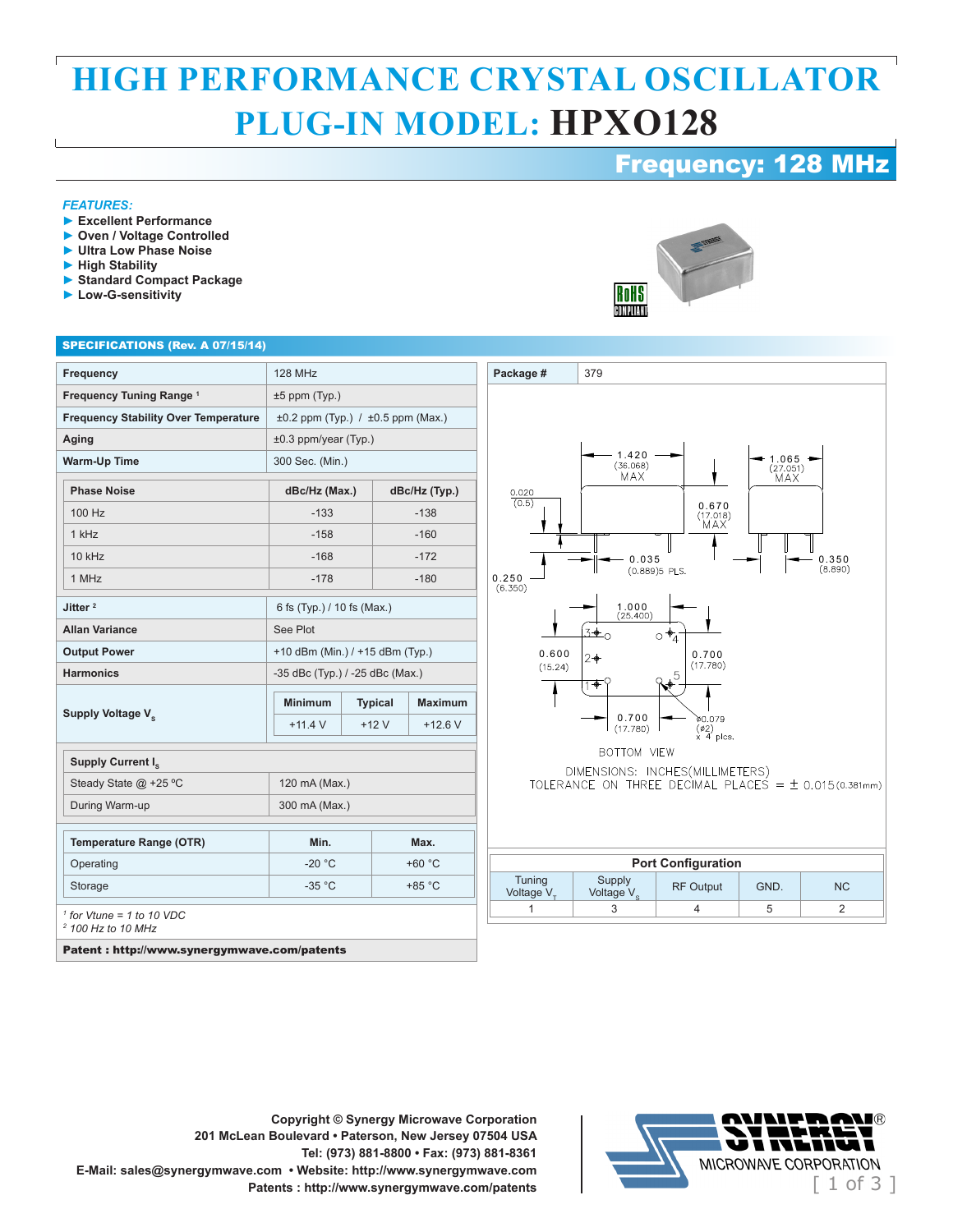## **HIGH PERFORMANCE CRYSTAL OSCILLATOR PLUG-IN MODEL: HPXO128**

### Frequency: 128 MHz





**Copyright © Synergy Microwave Corporation 201 McLean Boulevard • Paterson, New Jersey 07504 USA Tel: (973) 881-8800 • Fax: (973) 881-8361 E-Mail: sales@synergymwave.com • Website: http://www.synergymwave.com**